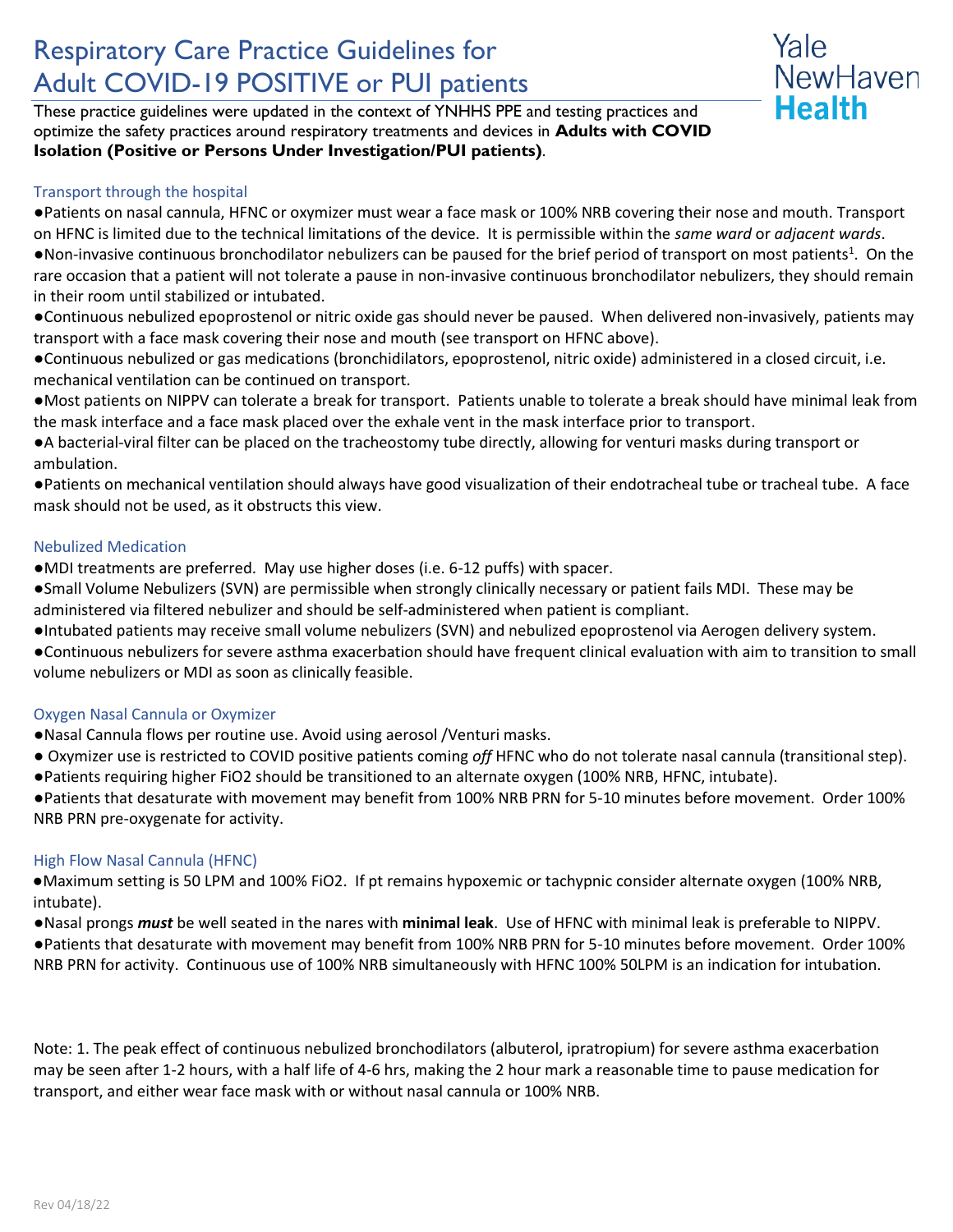# Non-Invasive Positive Pressure Ventilation (NIPPV=BIPAP or CPAP)

**Acute Respiratory Failure –** defined by *new* use or increased use of NIPPV

●Acute Hypoxemic respiratory failure – NIPPV use in the setting of COVID pna/ARDS is discouraged. Patients that fail 100% NRB or maximum HFNC 100% 50LPM, are more appropriate for invasive mechanical ventilation.

●Acute Hypercarbic Respiratory Failure – is appropriate for a trial of NIPPV. If severe (pH<7.20 ), consider intubation ●Clinical worsening or non-improvement after 1hr, RR>30, aspiration or nasopharyngeal bleeding, skin breakdown from mask, inability to tolerate breaks or take PO are indications for invasive mechanical ventilation.

●ALL patients on NIPPV for Acute Respiratory Failure are **required** to have an **ABG AND clinical assessment** within one hr to determine either continuance of NIPPV or advancement to Intubation.

## ●**Maximum Settings: IPAP 25 cm H2O and EPAP 15 cm H2O.**

## **Chronic Respiratory Failure on NIPPV at home**

●Home machines and home interface devices (i.e. nasal mask, face mask) are permitted within patient's room when hospital machines/interfaces are not tolerated by patient.

●Higher settings (above home settings) indicate patients have acute respiratory failure (see above).

## ●ALL NIPPV will be set up with a **filtered circuit on the expire valve.**

●**Good mask seal** *must* be ensured. Leaks >20% should be reported to respiratory supervisor and provider.

|                      | <b>COVID POSITIVE</b>    | <b>COVID NEGATIVE</b>     |
|----------------------|--------------------------|---------------------------|
| Acute HYPOXEMIC RF   | NIPPV discouraged        | NIPPV per usual practice* |
| Acute HYPERCARBIC RF | NIPPV per usual practice | NIPPV per usual practice  |

\*NIPPV use in Acute Hypoxemic Respiratory Failure has limited benefit, particularly in ARDS. Refer to YNHHS NIPPV Guidelines.

### Suctioning and Physiotherapy

●Chest Physiotherapy (vest or manual percussor), Cough assist device and OPEP (Acapella/Aerobika) are indicated in patients with cystic fibrosis, bronchiectasis and neuromuscular disorders. For patients that do not have these diagnosis, application of these therapies should be reserved for patients with clinically significant indications. Please see the Respiratory Care Guidelines for Cystic Fibrosis for guidance on safe practice . HCP should maintain arms length when administering and minimize time in the room afterwards.

●Suctioning should be done *in-line* when clinically appropriate. Nasal and oropharyngeal suctioning is appropriate when needed.

#### Patient's Home Equipment

●Home ventilators and home NIPPV machines do not allow for filtration of the exhale circuit. Hospital ventilators and NIPPV machines are preferred, but home devices are permissible within a COVID isolation room, if the patient does not tolerate hospital devices.

#### Tracheostomy tube

●During trials off the ventilator, a closed T-piece filtered system can be attached to provide aerosol oxygenation/humidification with an in-line suction catheter and appropriate filters. The trach **cuff should be deflated** during this time (usual practice).

#### Extubation

●Resolving Respiratory Failure: *Per usual practice.* Do NOT stand directly in front of the patient. Position yourself optimally to avoid path of coughing. Suction as needed.

●Transitioning to Comfort Measures with ongoing respiratory failure:

- 1. Titrate comfort medications to comfort prior to extubation.
- 2.Extubate *per usual practice* with appropriate PPE on staff. Minimize staff in the room
- 3. Supplemental oxygen via nasal cannula may be provided to the patient, depending on goals of care.
- 4. A face mask may be placed on the patient, if comfortable.